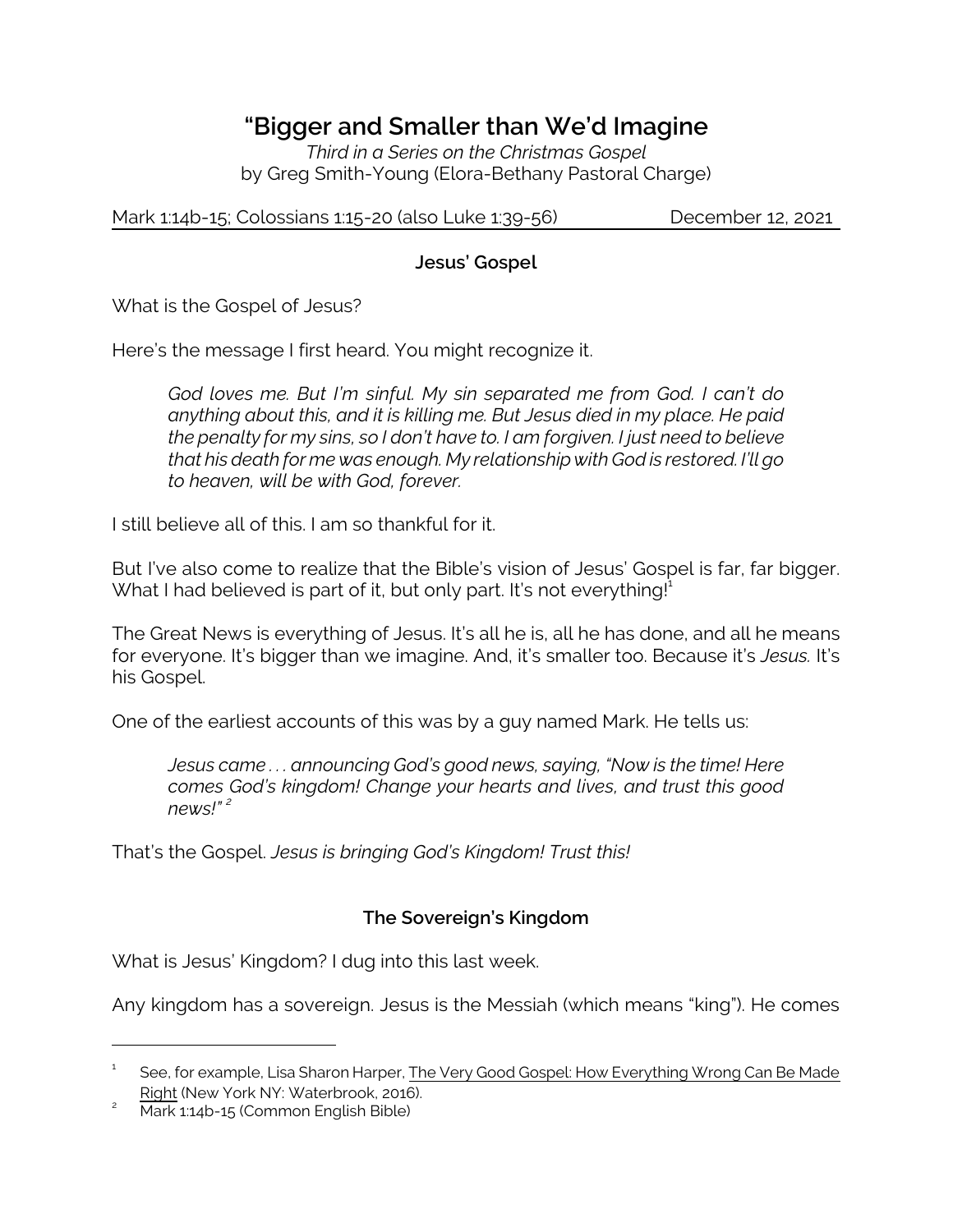from Israel's royal line. God put him on the throne. But get this. Jesus is an ordinary, working-class, blue-colour tradesman from some backwater. <sup>3</sup> He's born as far from a palace as we can imagine. This is God's Kingdom!

A sovereign battles to protect the kingdom. But get this. Jesus rejects violence. He acts with love for his enemies. He is crushed by the world's rulers. He is executed. And get this. He rises from death. He has defeated his enemies and ours. Not by spilling blood, though, but by letting his own be shed. This is God's Kingdom!

In any kingdom, things are done the sovereign's way. But get this. You heard Mary's song. Did you catch what Jesus is about?

> *God's mercy flows in wave after wave on those who are in awe before him. He bared his arm and showed his strength, scattered the bluffing braggarts. He knocked tyrants off their high horses, pulled victims out of the mud. The starving poor sat down to a banquet; the callous rich were left out in the cold. He embraced his chosen child, Israel; he remembered and piled on the mercies, piled them high.<sup>4</sup>*

God's Kingdom. Our social order overturned. Oppression met with justice, terror with peace. People healed, sin's curse defeated, guilt and shame lifted, death's power broken. All this, Jesus does. All this, God's Kingdom!

## **The Sovereign's Territory**

Another thing about kingdoms. They have territory. What is Jesus' territory?

Listen to another Scripture. It's by Paul. Jesus gave Paul a mission: bring news of his Kingdom into the sophisticated cultures of Greece and Rome. Paul wrote this letter to a small group of Jesus' people. They lived in Colossae, a city that was once important, but not so much anymore.

This is bit is near the beginning. As you listen, hear how big this picture of Jesus is. Also, notice signs of smallness.

 $^3$  See Jordan K. Monson, "My Boss is a Jewish Construction Worker." Christianity Today (November 22, 2021). [www.christianitytoday.com/ct/2021/december/jewish-construction-worker-jesus-vocation-profession-stone.html](https://www.christianitytoday.com/ct/2021/december/jewish-construction-worker-jesus-vocation-profession-stone.html)

<sup>4</sup> Luke 1:50-54 (The Message)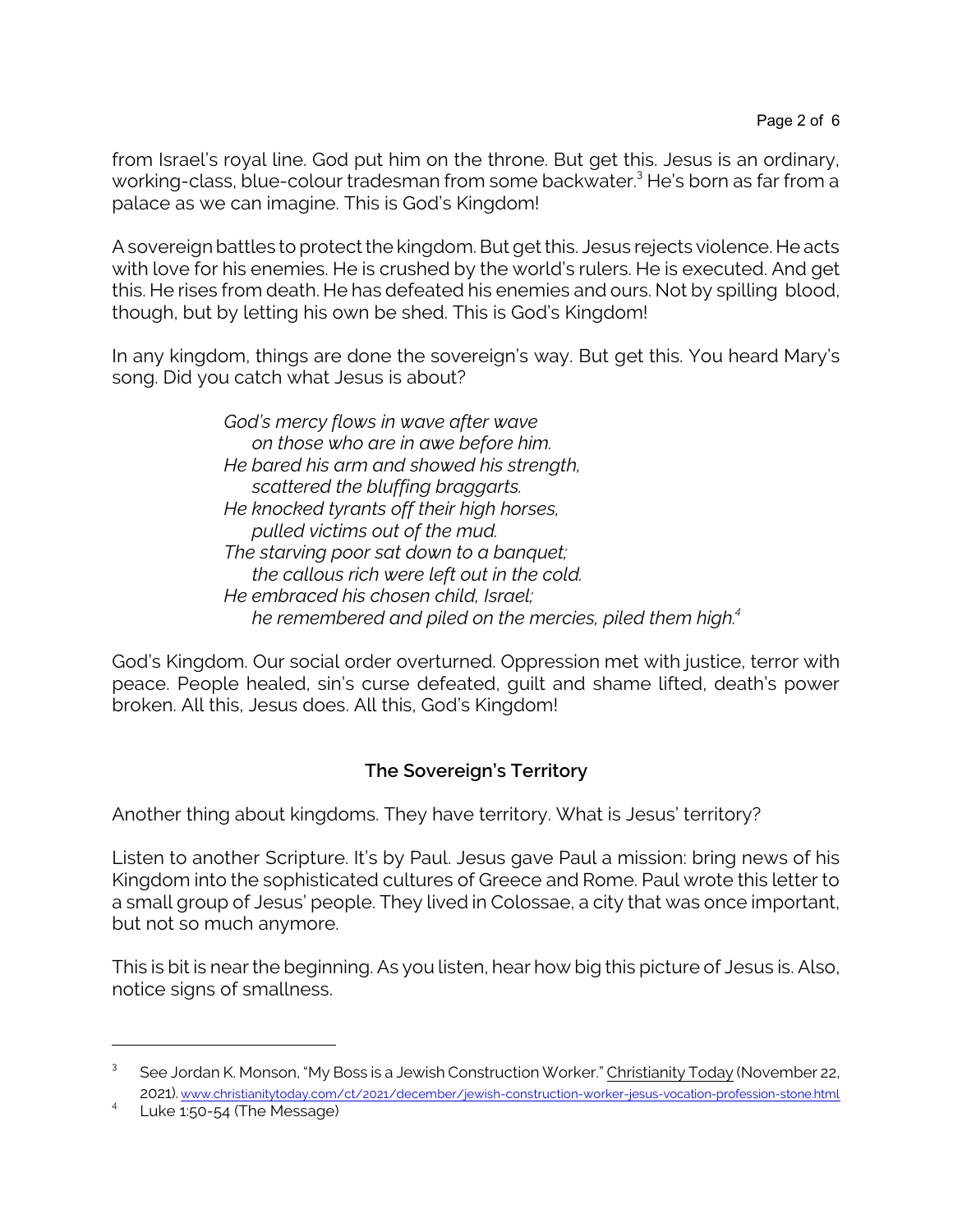*The Son is the image of the invisible God, the one who is first over all creation,*

*Because all things were created by him: both in the heavens and on the earth, the things that are visible and the things that are invisible. Whether they are thrones or powers, or rulers or authorities, all things were created through him and for him.*

*He existed before all things, and all things are held together in him.*

*He is the head of the body, the church, who is the beginning, the one who is firstborn from among the dead so that he might occupy the first place in everything.*

*Because all the fullness of God was pleased to live in him, and he reconciled all things to himself through him whether things on earth or in the heavens.*

*He brought peace through the blood of his cross.<sup>5</sup>*

## **Bigger than we Imagine**

How far is Jesus' Kingdom territory?

Did you notice all the "alls?" Jesus, **all things created** by him, through him, for him. Jesus, **holding all things** together.

From the far expanses of the cosmos, one end of the ever-expanding universe to the other.

From the largest supercluster of galaxies, a billion light years across, to the tiniest quarks at the heart of every atom.

How far is Jesus' Kingdom territory?

More "alls": Jesus, **before all things**. Jesus, **first over all creation**.

<sup>5</sup> Colossians 1:15-20 (Common English Bible)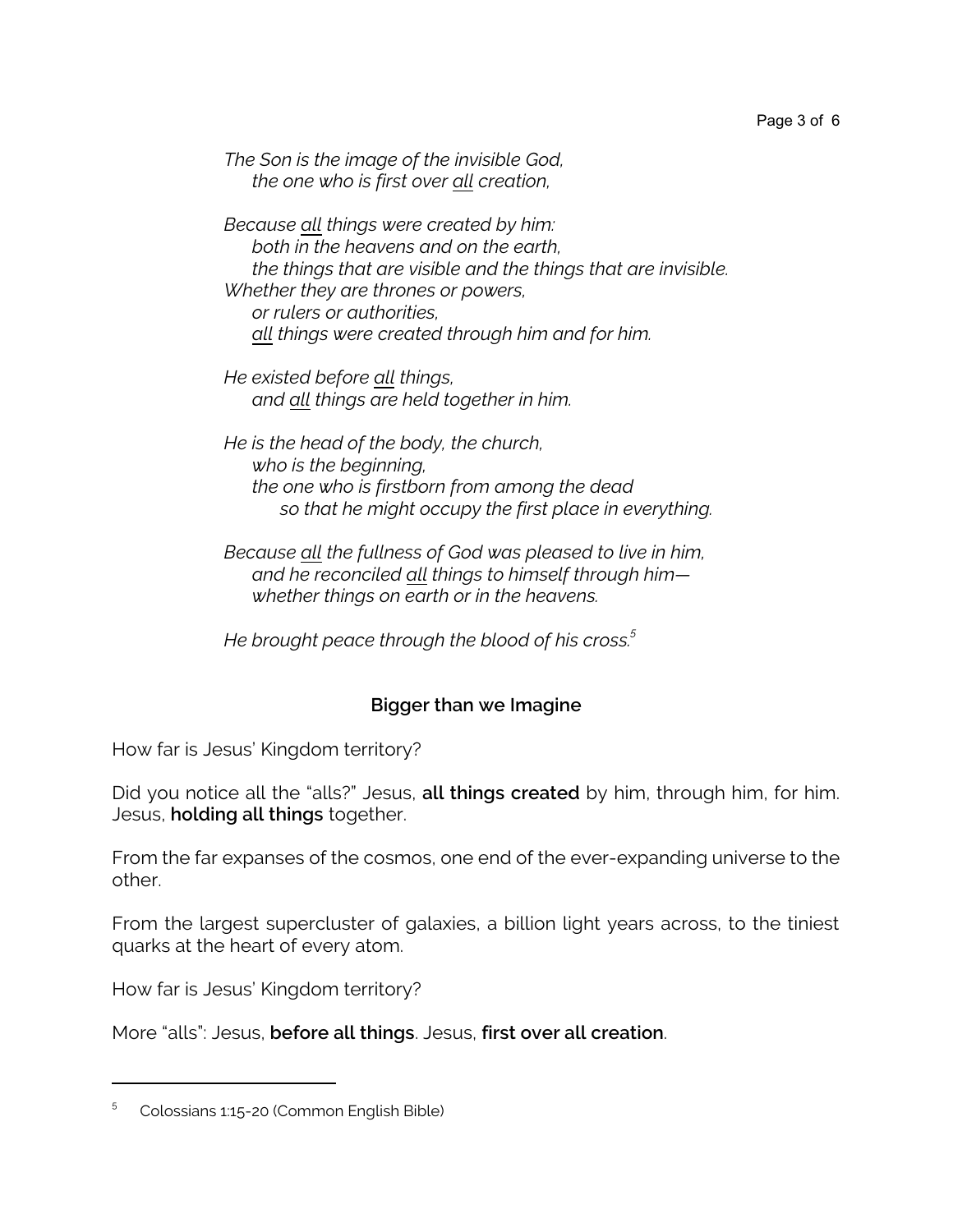Jesus, God the Son, God's Word from before the beginning, holds it all together in love.

I love how Eugene Peterson translates Paul's praise of Jesus:

*Everything got started in him and finds its purpose in him. He was there before any of it came into existence and holds it all together right up to this moment.*<sup>6</sup>

And beyond this moment, into the future forever. When our sun has burned out, and our earth is no more, all things will still be his: in his care, under his protection. Jesus' Kingdom.

How far is Jesus territory?

More from Peterson:

*So spacious is he, so expansive, that everything of God finds its proper place in him without crowding.*<sup>7</sup>

How far? As far as every-place. As far as every-time.

As far as needs fixing.

Another "all," one more, which we need so much. Jesus, reconciling **all things** to God through himself.

#### **Smaller than we Imagine**

Jesus Kingdom territory embraces all. And to fix everything, he begins small.

As small as an embryo conceived in a woman's womb. As small as a tiny village in Galilee. As small as he could travel by walking.

As small as the threads of his cloak, touched by a woman desperate for healing. A small fishing boat battered by waves and winds. An eye healed to see, a leg to walk, skin to touch. A child who shows us greatness. A loaf of bread and cup of wine. An empty tomb in a garden. And on a rock, a cross.

<sup>6</sup> Colossians 1:16b-17 (The Message)

<sup>7</sup> Colossians 1:19 (The Message)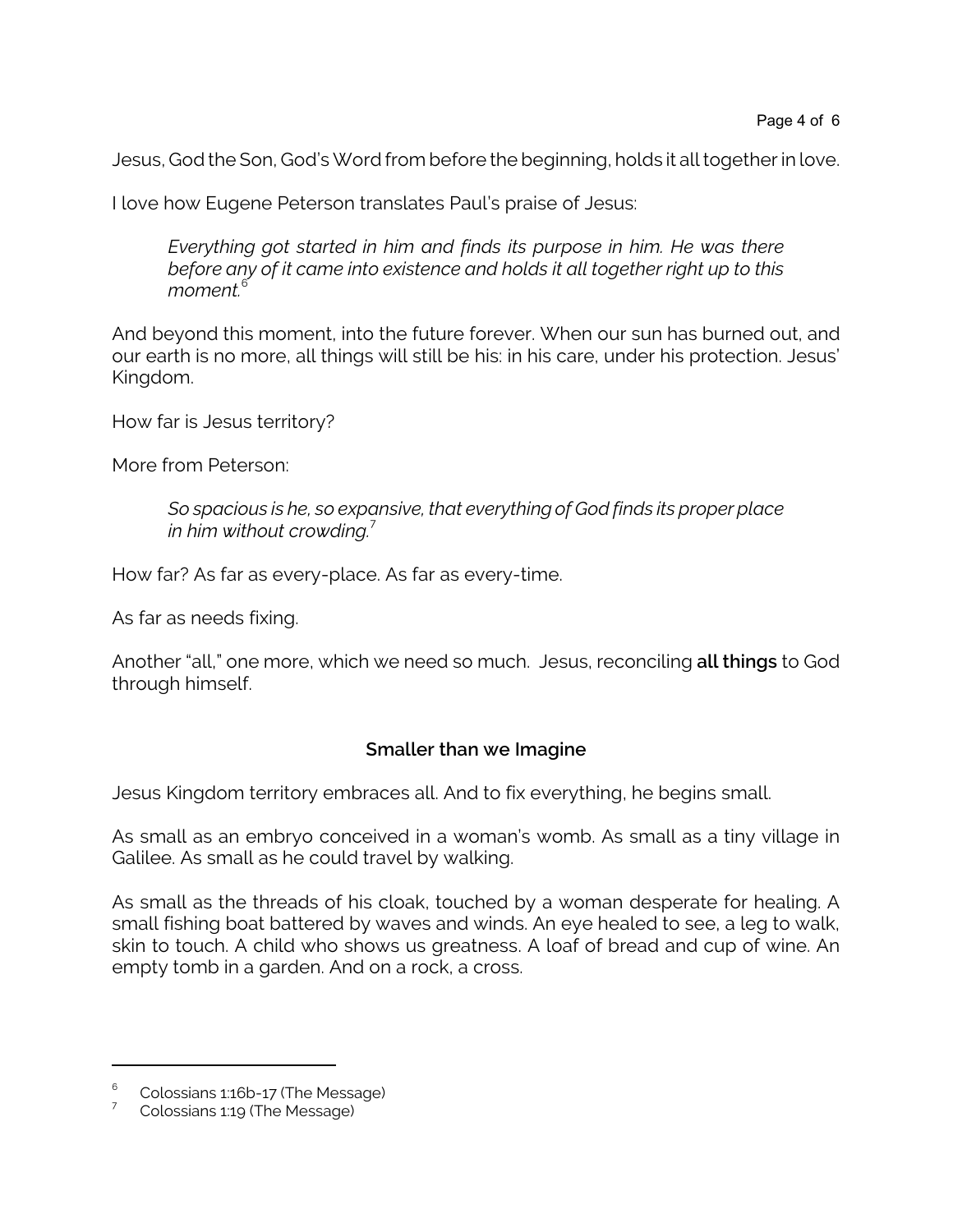The Gospel of Jesus:

*All the broken and dislocated pieces of the universe—people and things, animals and atoms—get properly fixed and fit together in vibrant harmonies, all because of his death, his blood that poured down from the cross.<sup>8</sup>*

The Gospel of Jesus bringing God's Kingdom stretches so big and starts so small. One person's death. At a specific time (about 3 in the afternoon). On a particular day (a Friday starting Passover). At a particular place (Golgotha). On a particular planet, orbiting a particular star, in a particular galaxy, minuscule within the vastness of all. All that is his.

He who sets starts alight, surrendered his hands to cruel nails, and bled out.

*Here comes God's Kingdom.* Crucified.

## **Starting Small, Embracing All**

This is the paradox of it, right. Jesus Kingdom is everything. Nothing lies beyond his presence, his love, his power. And so much of it needs to be set right. Right?

How much longer, until all is made well? Billions cry, those living and those dead.

I get impatient. Is that okay? Join with me, I pray. Surely impatience with injustice and suffering is a godly virtue. And creation groans.

*"Pray this way,"* says Jesus. So we do! "*Thy Kingdom come!"*

*Thy will be done!*

It is. He's bringing his Kingdom. His way.

A tiny seed, planted in a garden. It will grow into a tree, with shelter for all. But it begins small.<sup>9</sup>

Yeast, mixed into the dough. It will work its way through the entire batch, making it rise and grow to feed all. But it starts small.<sup>10</sup>

<sup>8</sup> Colossians 1:20 (The Message)

<sup>&</sup>lt;sup>9</sup> Luke 13:18-19.

 $10$  Luke 13:20-21.